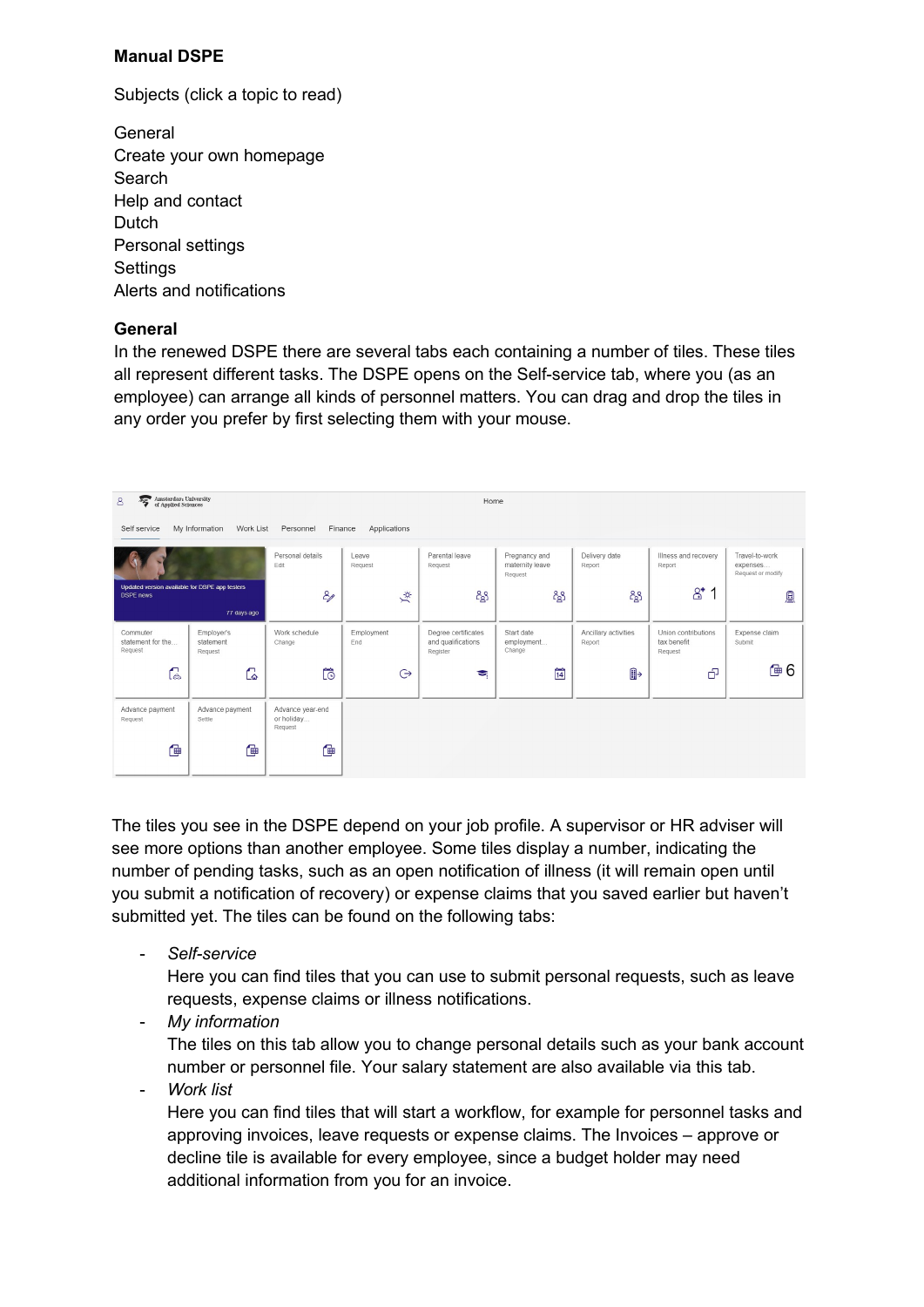<span id="page-1-0"></span>- *Personnel*

You can use the tiles here to arrange personnel matters for other employees. This tab is only available for staff members such as supervisors, operational managers, assistants and HR advisers.

- *Finance*

This tab includes tiles for budget holders and project portfolio management (PPM) - *Applications*

Here you can find tiles to log into other applications and systems like HvA Data or Identity Management, where you can change your AUAS ID password for example.

Use the  $\frac{8}{10}$  icon on the upper left of your screen to change your DSPE settings.

## **Create your own homepage**



In the DSPE you can arrange all kinds of matters. By creating your own homepage (My home) you can easily access your most frequently used tiles.

| {ô}                                       | Click on the $\beta$ icon. |
|-------------------------------------------|----------------------------|
| Edit Home<br>Settings<br>Page             | Select Edit Home Pag       |
| <b>Frequently Used</b><br>Recent Activity |                            |



A new screen will open, showing My home, and an empty tile. You can now use your mouse to drag and drop tiles here. The tab My home will be added automatically. If you use the mobile app, the changes will apply there provided that the task is available for the mobile app.

Edit Home Page

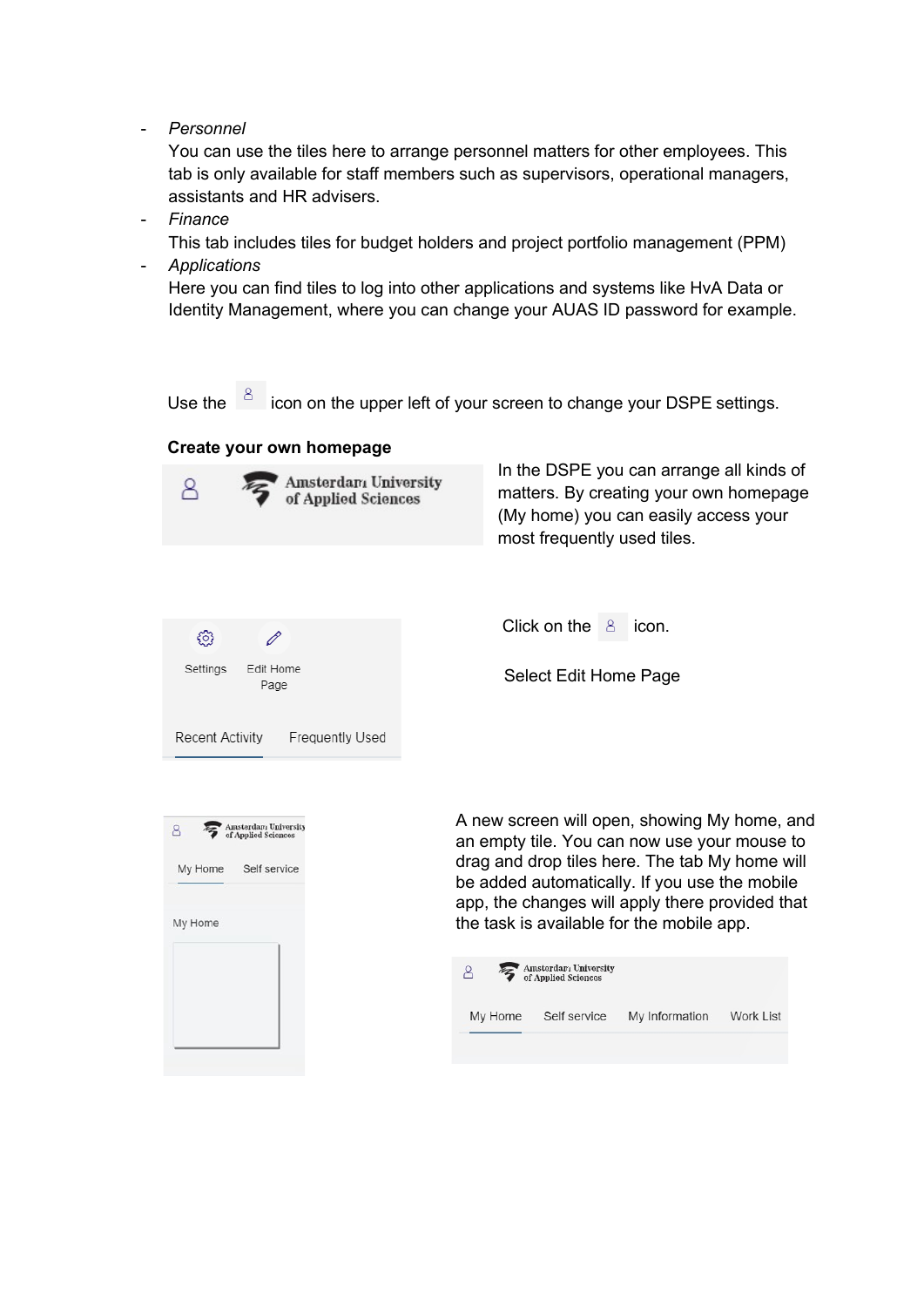<span id="page-2-0"></span>The tiles will disappear from the group from which you removed them. You can use Reset (available per group) to restore the default group settings.

You can remove tiles from your Home by dragging them to another group and using Reset.

# **Search**

Use the search  $\Box$  icon to find tiles in any group. If you click on a search result, the underlying task will start immediately. The search is not limited to the names of tiles, you will also get results for tasks or requests that you can submit under a tile.

| App $\left\lfloor -\right\rfloor$ Overview employee addresses - Check |  |  |
|-----------------------------------------------------------------------|--|--|
| App & Personal details - Edit                                         |  |  |

Searching for 'address' will also show the Personal details – edit tile, as this is where you can change your address.

#### **Help & contact**



Under the question mark you will find two options:

- Manual: this leads to the AUAS website, entry DSPE, where you can find more information and manuals.
- Question, report or complaint: your question, report or complaint about the DSPE will be processed by the Service Desk AC.

### **Dutch**



The DSPE is bilingual (English/Dutch). The language displayed in the tool depends on the correspondence language that is registered for you in the personnel administration (SAP). You can change the language using the Personal details – change tile.

Use Edit (upper right) to switch from English to Dutch and vice versa. Please note: if you change your communication language this means that all AUAS correspondence shall be in your preferred language.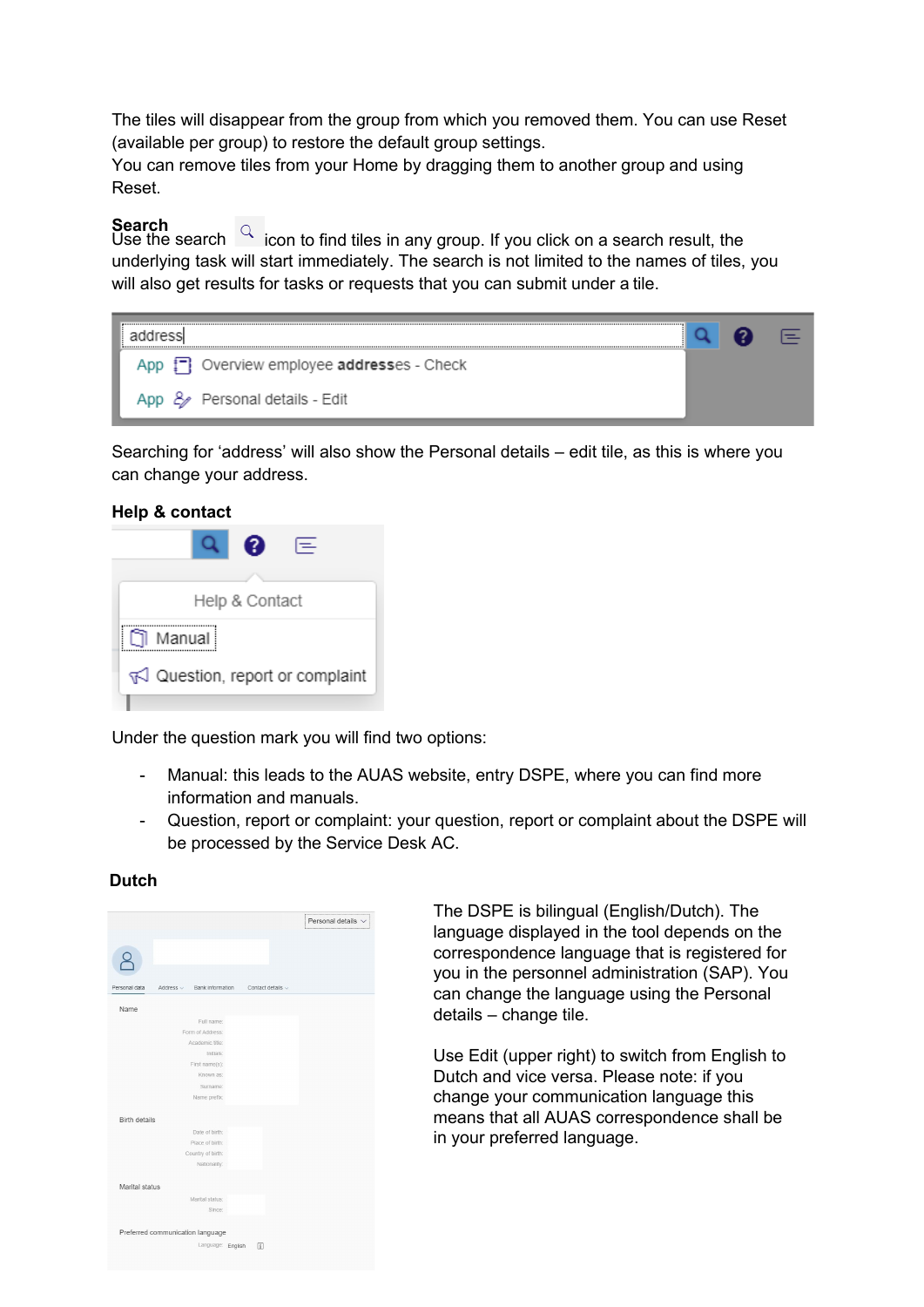#### <span id="page-3-0"></span>**Personal settings**

You enter the screen using the  $\boxed{8}$  icon (upper left). A new screen pops up, showing your recently used items. Clicking one of them will open the task.

| හි<br>Edit Home<br>Settings<br>Page              |              |
|--------------------------------------------------|--------------|
| <b>Frequently Used</b><br><b>Recent Activity</b> |              |
| Personal details<br>App                          | Just now     |
| Team<br>App                                      | 20 hours ago |

### **Settings**

Here you can choose whether you want to see the tiles per tab (default setting) or all the

tiles on one page, and whether you want to see alerts on your homepage  $e^{\frac{1}{2}t}$ 

If you've received an email notification about a pending task, the alert will show in the upper right-hand corner.

| Settings                                |                                                                                                                                                                                                                                                                                                    |  | Settings                              |                                                                                    |                                                             |                |
|-----------------------------------------|----------------------------------------------------------------------------------------------------------------------------------------------------------------------------------------------------------------------------------------------------------------------------------------------------|--|---------------------------------------|------------------------------------------------------------------------------------|-------------------------------------------------------------|----------------|
| for Home Page<br>$\equiv$ Notifications | Home Page                                                                                                                                                                                                                                                                                          |  | 命 Home Page<br>$\equiv$ Notifications | Notifications                                                                      |                                                             |                |
|                                         | Home Page Display: O Show all content<br>Show one group at a time<br>The home page displays your tiles and<br>links in groups. You can choose to show all<br>your groups on a single page or show one<br>group at a time. For large amounts of<br>apps, the single-group display may be<br>better. |  |                                       | Show High-Priority Alerts<br>$\circ$<br>Notification Type<br>Approve Leave Request | Show Preview in Home Page<br><b>High Priority</b><br>$\Box$ | Enable<br>( ဝ) |
|                                         | Save<br>Cancel                                                                                                                                                                                                                                                                                     |  |                                       |                                                                                    |                                                             | Save<br>Cancel |